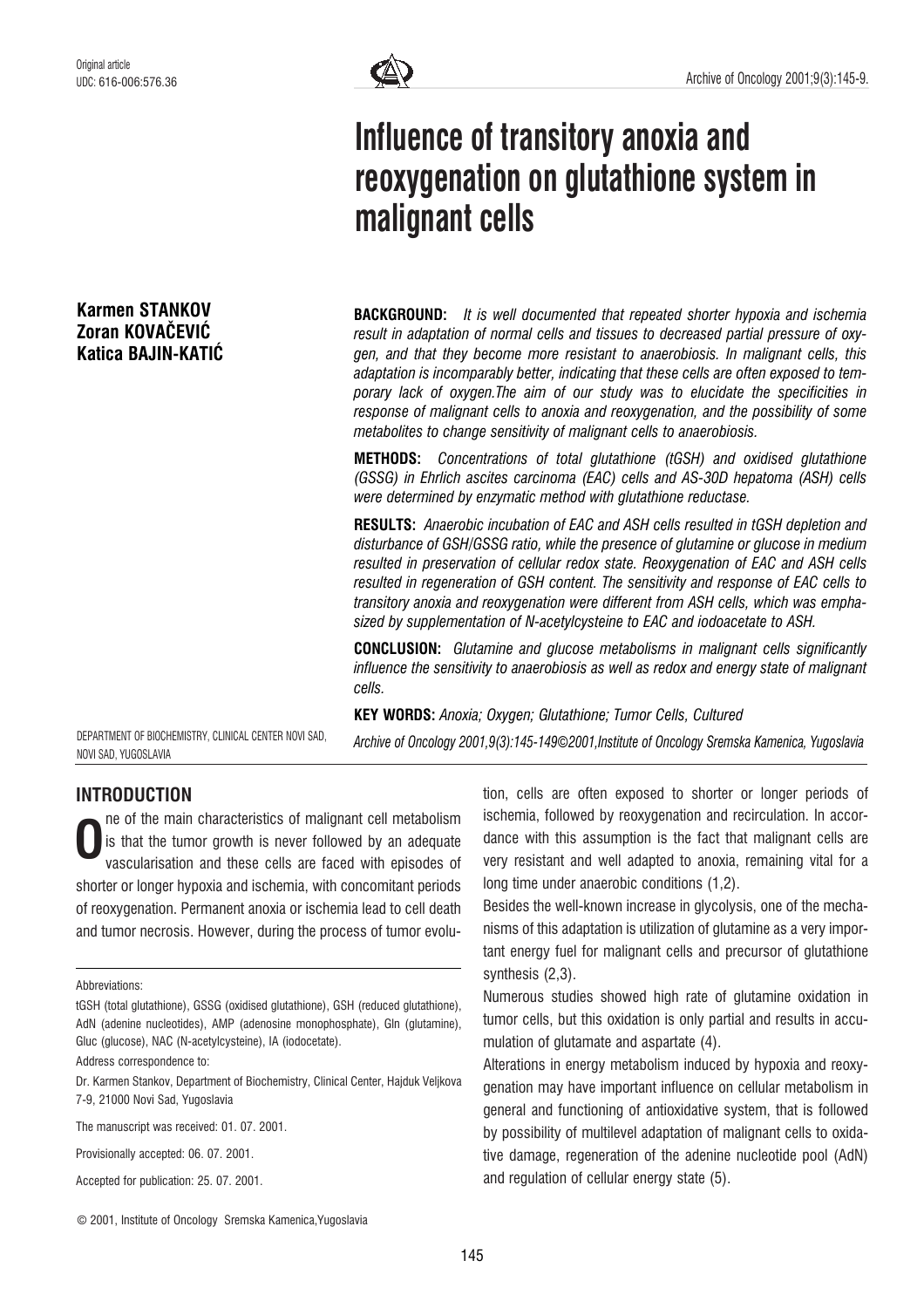#### Stankov K.

The hypoxia of malignant cells followed by inhibition of DNA replication presents one of serious problems of cytostatic treatment and radiotherapy. The degradation of AdN pool during the course of anoxia is inevitable, while the reoxygenation will lead to regeneration of this pool if the changes are reversible (1).

The effects of transitory anoxia and reoxygenation on glutathione antioxidative system are intensively studied in normal cells and tissues, such as endothelial cells (6,7), heart muscle (8), neurones (9), hepatocytes (10,11) and skeletal muscle (12), while in malignant cells, the object of the research was the energetic state. Anaerobic incubation results in significant disturbance of energy status of malignant cells and this effect is prevented by glutamine supplementation (1,2,4). Functional differences and specificities of particular tissue determine the extent of disturbed function of glutathione-dependent enzymes, the reduction of glutathione (GSH) concentration and concomitantly increased sensitivity to the effects of free radicals during the reoxygenation.

The aim of our study was to elucidate the effects of transitory anoxia and reoxygenation on malignant cells and to study the role of supplementation of some metabolites, such as glutamine, glucose, N-acetylcysteine (NAC) and iodoacetate (IA) on GSH/GSSG system, which is a very important antioxidative mechanism in ascitic carcinoma cells (13).

### MATERIALS AND METHODS

Ehrlich ascites tumor cells (EAC) were propagated in the abdominal cavity of Swiss mice and harvested 7 days after transplantation. The same procedure was performed with cells of AS-30D hepatoma (ASH) in Sprague-Dawley rats. Cells of EAC and ASH were washed in Krebs-Ringer phosphate solution of the following composition: 145 mM NaCl, 5 mM  $KH<sub>2</sub>PO<sub>4</sub>$ , 1.5 mM  $MgSO<sub>4</sub>$  and 6 mM KCI. The final pH was 7.4 and the temperature was  $0^{\circ}$ C. All experiments were performed in vitro. The cells were incubated at 30°C in the same physiological solution. In case when glucose was added, the solution contained 20 mM Tris-HCl and 20 mM MOPS, pH 7.4 in order to increase buffer capacity. Incubation of the cells was carried in an Eppendorf tubes (1.5 ml), full of cell suspension (approx. 120-130 mg wet wt. cells/ml), tightly closed in order to maintain the anaerobic conditions. Reoxygenation was performed under air in 25 ml Erlenmeyer flasks using Dubnoff metabolic shaker. The layer of the cell suspension was thin enough to avoid the lack of oxygen. After incubation, the reaction was terminated by the addition of sulfosalycilic acid (5% w/v) to the cell suspension. After centrifugation supernatant was decanted and used for the measurement of tGSH and GSSG. Concentration of these metabolites was determined by enzymic method (14). Cell weight was measured in 1.5 ml Eppendorf

3200 centrifuge tubes after centrifugation for 2.5 minutes and removal of supernatant. It was assumed that cell pellet contains 25% of incubation medium. One milligram of the pellet contains 0.1 mg of protein determined by the biuret method.

The measurements of the metabolites were done in triplicate, and means of three determinations were recorded. The crucial experiments were repeated two or three times and preliminary experiments were carried out in order to find proper experimental conditions (duration of anoxia and reoxygenation, concentration of supplemented metabolites). Viability of the cells was tested by the trypan blue exclusion method and by measuring leakage of LDH into the incubation medium. The average viability of the cells was 95-96% of total cell number in thick suspension. All measurements are expressed per mg wet wt. of cells.

#### RESULTS

#### The influence of glutamine and glucose supplementation on GSH/GSSG system in EAC cells exposed to transitory anoxia

Anaerobic incubation for 60 minutes resulted in significant decrease of tGSH concentration (two times less than control) and may be the consequence of tGSH degradation. Accumulation of GSSG as a marker of oxidative stress and redox imbalance was also significant and it was followed by decrease of GSH concentration (only 20% in comparison to control aerobic group).

Glutamine (10 mmol/l) and glucose (10 mmol/l) supplementation resulted in significant prevention of tGSH degradation and preservation of GSH/GSSG ratio. This ratio was 26.58 in aerobic control group of cells, in the presence of glutamine 5.1 and with glucose 3.65 in cells exposed to anaerobic conditions; without these substrates it was only 1.2.

The results of these experiments are presented in Table 1.

Table 1. Comparison of protective effect of glutamine and glucose on tGSH, GSSG and GSH concentration in EAC cells exposed to transitory anoxia (60 minutes) and reoxygenation (up to 120 minutes)

| Experimental<br>conditions | Metabolites (nmol/mg cells) |         |        |         |            |         |
|----------------------------|-----------------------------|---------|--------|---------|------------|---------|
|                            | tGSH                        |         | GSSG   |         | <b>GSH</b> |         |
|                            | Anoxia                      | Reoxyg. | Anoxia | Reoxyg. | Anoxia     | Reoxyg. |
| Aerobic                    | 1.331                       | 1.272   | 0.139  | 0.161   | 1.051      | 0.950   |
| Anaerobic                  | 0.801                       | 1.068   | 0.251  | 0.249   | 0.299      | 0.570   |
| Anaerobic + Gln            | 1.051                       | 1.198   | 0.153  | 0.136   | 0.799      | 0.926   |
| Anaerobic+Gluc             | 0.959                       | 1.189   | 0.124  | 0.158   | 0.711      | 0.873   |

#### Effects of N-acetylcysteine (NAC; 1 mmol/l) and iodoacetate (IA; 1 mmol/l) on GSH/GSSG system in EAC and ASH cells in transitory anoxia

The results of supplementation of EAC cells, exposed to anaerobic conditions during 60 minutes, with N-acetylcysteine are showed in Figures 1a, 1b and 1c.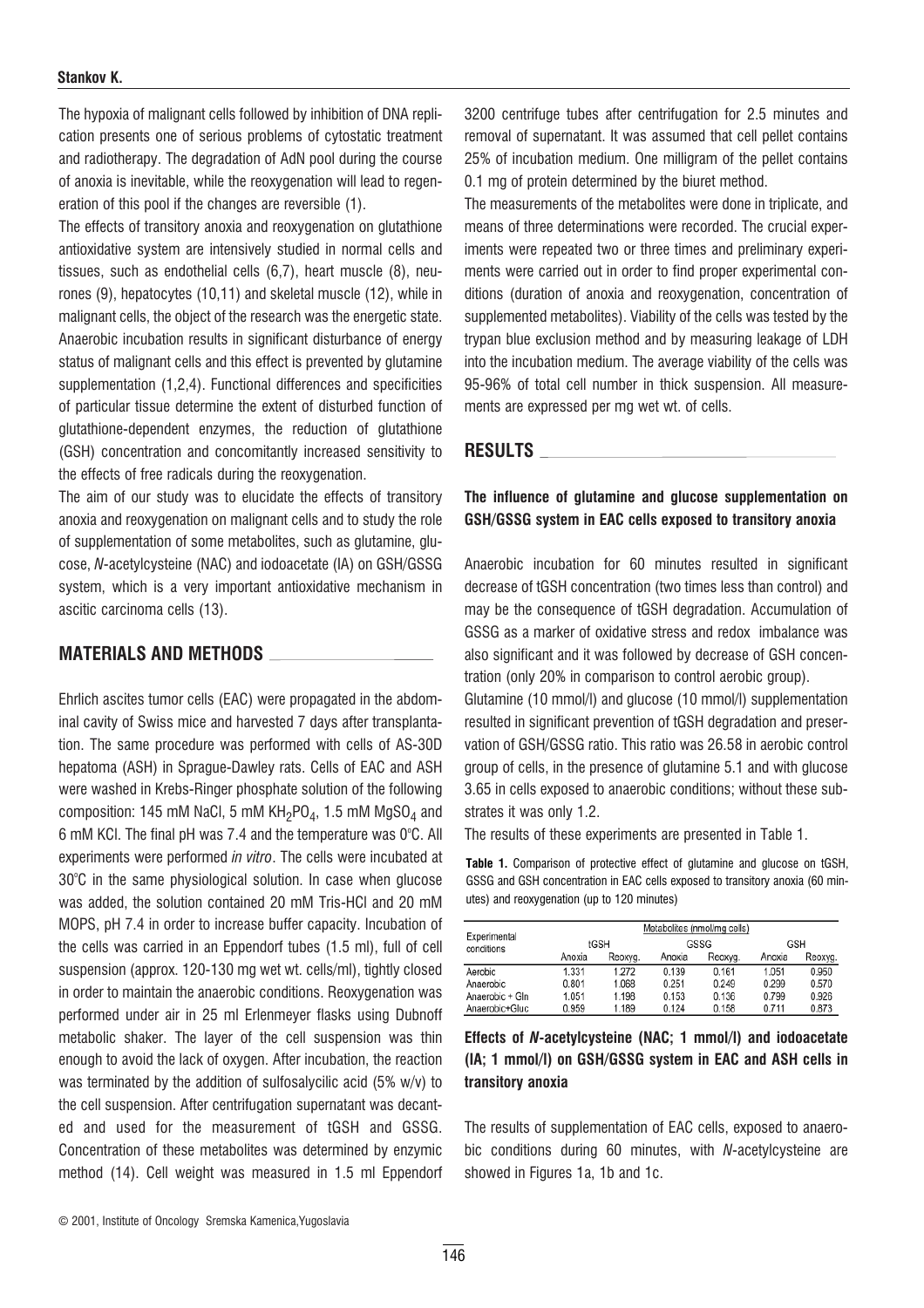





Figure 1b. Effects of NAC on the level of GSSG in EAC cells exposed to transitory anoxia and reoxygenation



Figure 1c. Effects of NAC on the level of GSH in EAC cells exposed to transitory anoxia and reoxygenation

The presence of NAC in medium resulted in less pronounced degradation of tGSH and disturbance of GSH/GSSG ratio. During reoxygenation, GSH/GSSG ratio increased from 4.8 to 5.7.

We incubated ASH cells under anaerobic conditions during 60 minutes in the presence of iodoacetate (1 mmol/l), which is the inhibitor of Embden-Meverhoff's glycolysis pathway. Figures 2a, 2b and 2c show that inhibition of glycolysis results in significant

decrease of tGSH concentration (more than five times), and in significant disturbance of GSH/GSSG ratio (from 27.4 in control cell suspension to 1.25 after transitory anoxia and 2.17 after reoxygenation) during 60 minutes of anaerobiosis and reoxygenation (up to 120 minutes).











Figure 2c. Effects of IA on the level of GSH in ASH cells exposed to transitory anoxia and reoxygenation

© 2001, Institute of Oncology Sremska Kamenica,Yugoslavia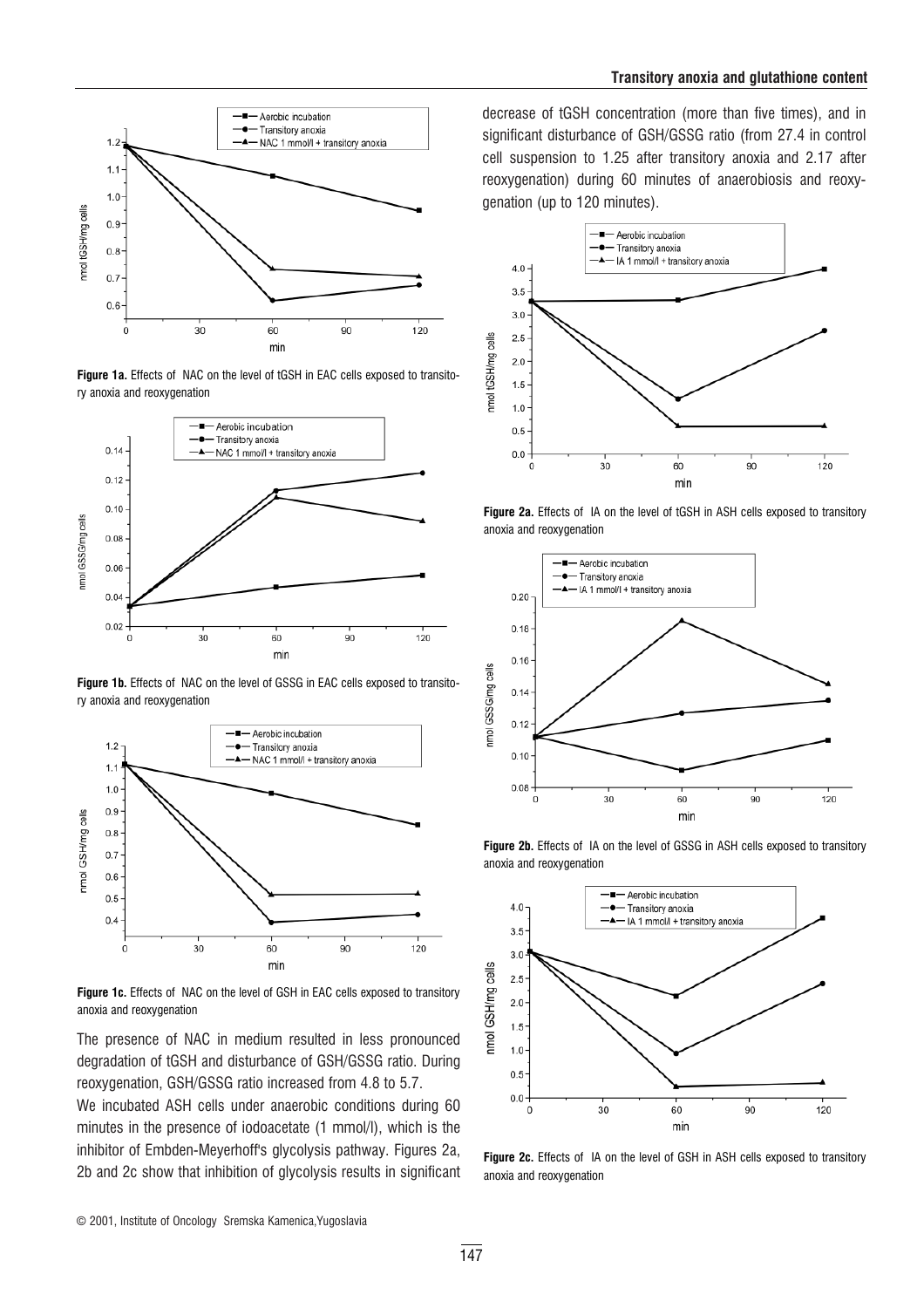# **DISCUSSION**

Many authors showed that anaerobiosis causes significant metabolic disturbances that induce increased sensitivity of cells to the effects of reoxygenation (2,6,7,8,15). The absence of expected further oxidative damage in EAC and ASH cells induced by reoxygenation, which is found in normal cells and tissues, may indicate some specificities of malignant cells phenotype, first of all the absence of enzyme xantine oxidase that is responsible for generation of superoxide during reoxygenation (4).

Reoxygenation is considered by many authors as a primary phase for generation of oxygen radicals. Jaescke et al. (10), in their studies of perfusates of rat liver and muscle (12), show that in hypoxic-anoxic phase, which precedes reperfusion and reoxygenation, GSSG as a marker of oxidative damage is intensively generated. This is followed by decrease of ATP concentration and leakage of LDH, which is a marker of cell membrane damage, while reoxygenation results in partial regeneration of glutathione, and this is in accordance with our results obtained with EAC cells. Supplementation of glutamine, which presents a major metabolic energy fuel and essential component for transformation to glutamate and precursor for glutathione biosynthesis, was performed in order to stimulate resynthesis and to prevent degradation of glutathione during anoxia and reoxygenation. Incubation of cells with metabolic substrates such as glutamine and glucose, which stimulate pentose-phosphate pathway and production of reductive equivalents, resulted in prevention of tGSH depletion and in partial preservation of GSH/GSSG ratio.

Experimental results of Kovačević et al. (1,16) show the increase of the total adenylate pool under aerobic conditions in the presence of glutamine and inosine as a result of AMP resynthesis in adenylosuccinate synthetase reaction. Anaerobic conditions induce depletion of one part of the pool, but the other part of the pool is stable.

Frequent episodes of anoxia and reoxygenation result in significant utilization of aspartate that accumulates as a product of partial oxidation of glutamine. Generally, malignant cells and especially rapidly proliferating tumors, exist between aerobiosis and anaerobiosis. Adaptation to these conditions may be very important not only for proliferation of malignant cells, but also as a stimulus for tumor progression (15).

Our results showed different sensitivity of the glutathione system in EAC and ASH cells in conditions of oxidative stress induced by anaerobic incubation and reoxygenation.

In EAC cells exposed to anoxia and reoxygenation, we observed the preservation of tGSH levels due to supplementation with Nacetylcysteine as intracellular scavenger of free radicals (17,18) and as a reducing thiol reagent.

Hepatoma AS-30D cells, with a store of glycogen, showed rela-

tively strong resistance to anaerobic incubation, followed by preservation of glutathione level, and this is significantly different from EAC cell's response to transitory anoxia. Addition of iodoacetate, an inhibitor of glyceraldehyde 3-phosphate dehydrogenase in Embden-Meyerhoff's glycolysis pathway, to the medium was performed in order to inhibit glycolisis that preserves ATP level and energetically supports essential cellular functions. This may indicate the presence of the glycolysis in ASH cells without addition of glucose to medium. These results support our presumption that stimulation of pentose-phosphate pathway during oxidative stress is the factor that may influence protection of malignant cells from oxidative damage.

# CONCLUSION

Our results indicate that in malignant cells, exposed to transitory anoxia and reoxygenation, persist constant cooperation between energy metabolism and antioxidative system of glutathione. Malignant cells showed some specificities in sensitivity and different response to transitory anoxia and reoxygenation, probably due to specificities of energy metabolism and enzyme function.

# REFERENCES

- 1. Kovačević Z, Brkliač O, Jeranče D, Mechanism and control of degradation and resynthesis of adenylates in tumour cells. Biochem J 1991;273:277-81.
- 2. Kovačević Z, Jeranče D, Brkljač O. The role of glutamine oxidation and the purine nucleotide cycle for adaptation of tumor energetics to the transition from the aerobic to the anaerobic state. Biochem J 1988;252:381-6.
- 3. Kovačević Z, Brkljač O, Oros J. Oxidation of glutamine in cancer cells and regeneration of adenylates via adenylosuccinate synthetase. In: O'Donovan DJ, Endou H, Schoolwerth AC, Tizianello A, Walls J, eds. Nutritional and Acid-Base Aspects of Amino Acid Metabolism. Basel, Karger Contrib Nephrol 1997;121:136-42.
- 4. Kovačević Z, Weber G. Key enzymes and regulation of the level of aspartate in tumors. Final report of Yugoslav-American project no. 699. Novi Sad: Medical Faculty Novi Sad; 1989.
- 5. Stankov K, Kovačević Z. Sensitivity of the pool of adenine nucleotides to oxidative stress and protective effect of glutamine. Arch Oncol 1999;7:141-4.
- 6. Zweier JL, Broderick R, Kuppusamy P, Thompson-Gorman S, Lutty GA. Determination of the mechanism of free radical generation in human aortic endothelial cells exposed to anoxia and reoxygenation. J Biol Chem 1994;269:24156-62.
- 7. Shatos MA, Doherty JM, Stump DC, Thompson EA, Collen D. Oxygen radicals generated during anoxia followed by reoxygenation reduce the synthesis of tissue-type plasminogen activator and plasminogen activator inhibitor-1 in human endothelial cell culture. J Biol Chem 1990;265:20443-8.
- 8. Halestrap PA, Kerr PM, Javadov S, Woodfield KY, Flucidating the molecular mechanism of the permeability transition pore and its role in reperfusion injury of the heart. Biochim Biophys Acta 1998;00:1-16.
- 9. Perez-Pinzon MA, Mumford PL, Rosenthal M, Sick TJ. Antioxidants, mitochondrial hyperoxidation and electrical recovery after anoxia in hippocampal slices. Brain Res 1997;754(1-2):163-70.